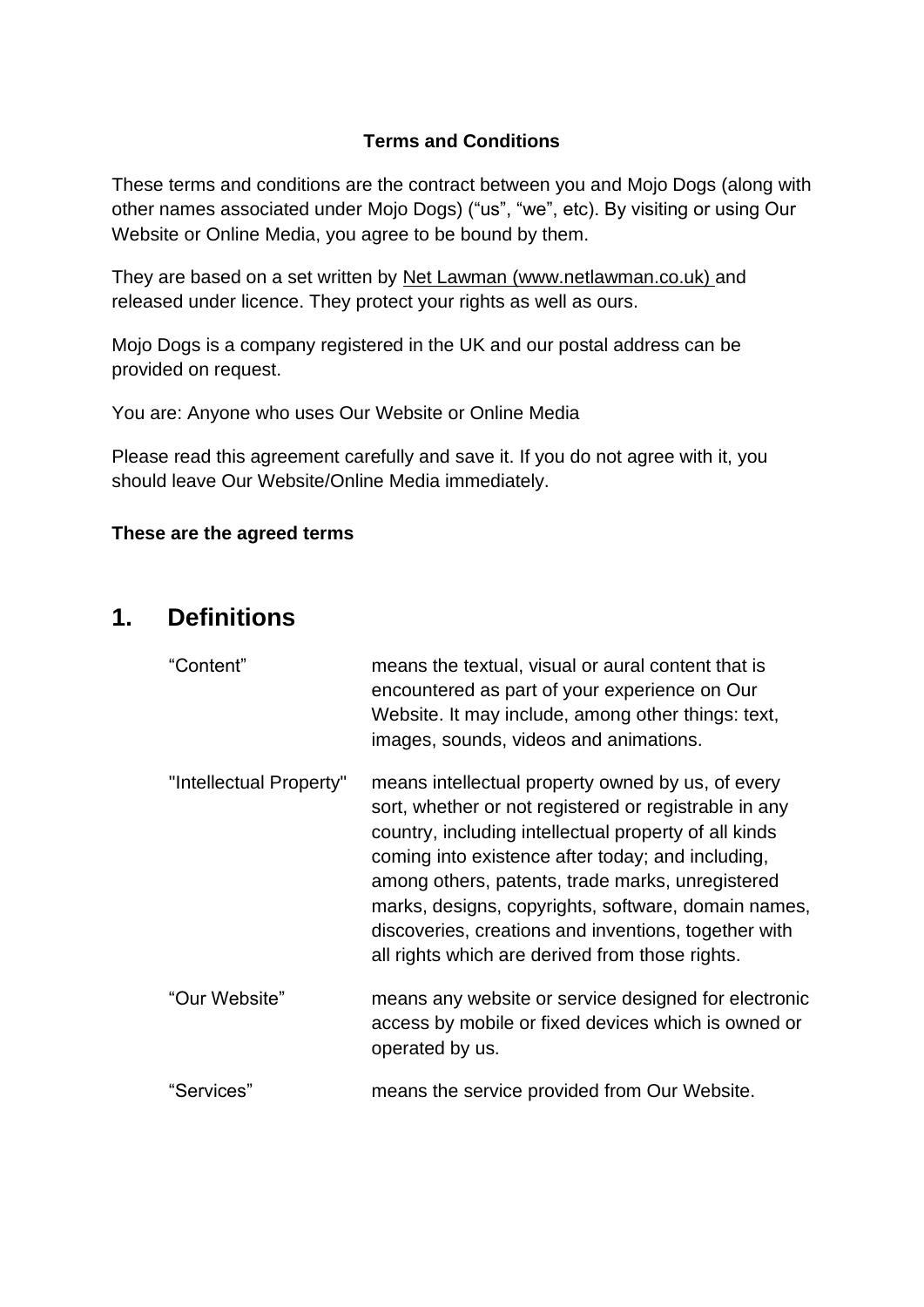# **2. Children on Our Website**

- 2.1. Whatever the age of consent in your country, we are anxious that they should be protected from unsuitable Content. To protect your children, you should know our policy, which is as follows:
- 2.2. In the children categories, our volunteers have checked both the entries, and, where relevant, the links.
- 2.3. We do not knowingly collect personal information from any person under the age of 16 years.
- 2.4. Any person of any age may freely access any page of Our Website. We do not check identities nor moderate Content.
- 2.5. It is you, not we, who provide access to Our Website for the children in your care. It is for you to check that the Content your children might see is suitable for them.
- 2.6. Where links are concerned, you may like to check the privacy policies of those sites where your children might visit frequently to see how they collect and use information.
- 2.7. Filter software may also be useful to you.
- 2.8. You acknowledge that we are not responsible for Content that anyone has placed on Our Website for the content of site accessible by a link from Our Website.
- 2.9. You now agree to waive any claim you may otherwise have against us on account of age-related suitability of Content and to indemnify us against any claim made by any person on behalf of a child in your care.

# **3. Intellectual Property**

You agree that at all times you will:

- 3.1. not do anything which does or might reduce the value of our Intellectual Property or challenge our ownership of it.
- 3.2. notify us of any suspected infringement of the Intellectual Property;
- 3.3. so far as concerns our work provided or made accessible by us to you, you will not:
	- 3.3.1 copy, or make any change to any part of its code;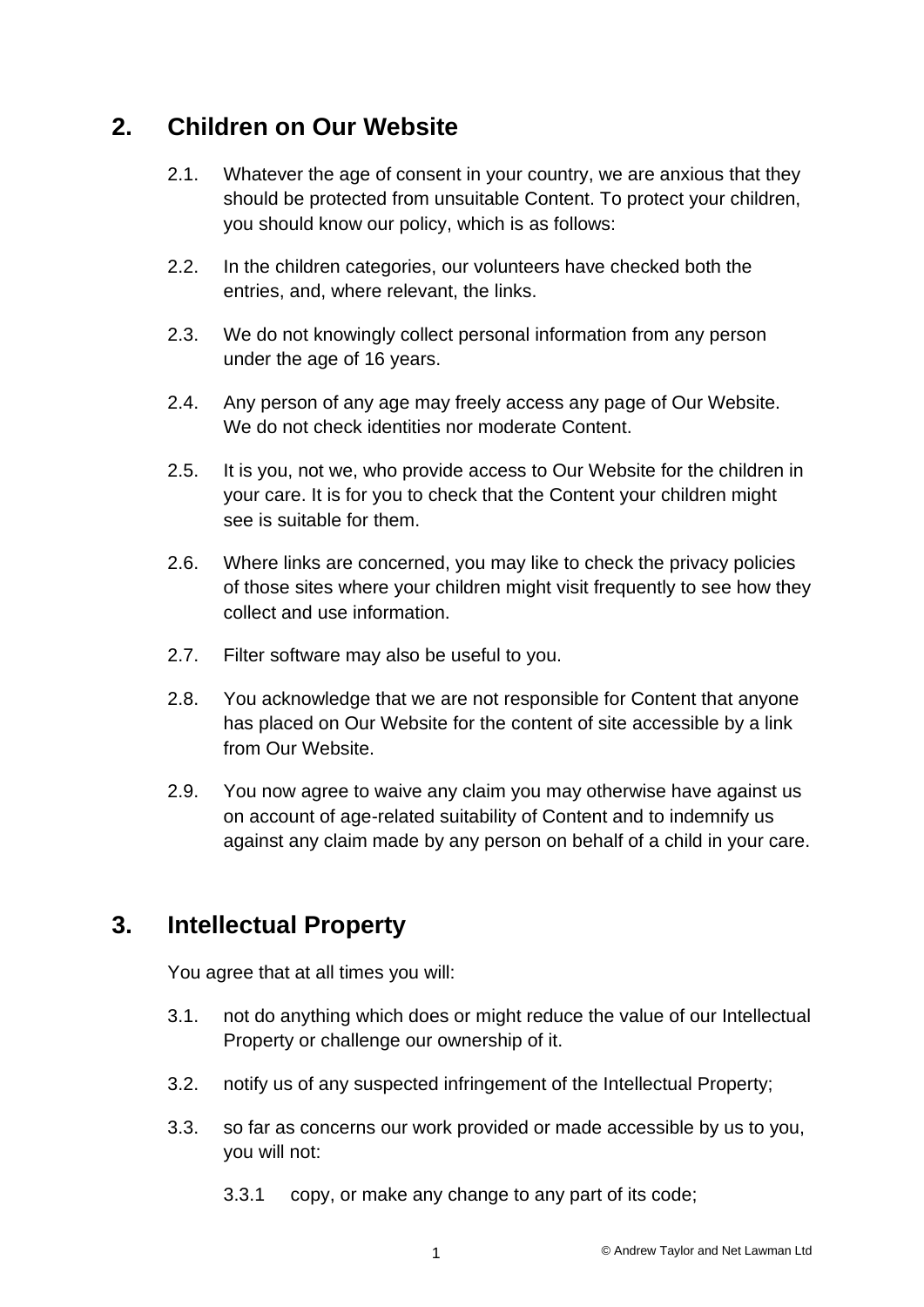- 3.3.2 use it in any way not anticipated by this agreement;
- 3.3.3 give access to it to any other person than you, the licensee in this agreement;
- 3.3.4 in any way provide any information about it to any other person or generally.
- 3.4. not use the Intellectual Property except directly as intended by this agreement or in our interest.
- 3.5. Recordings and or photographs may be taken during a session, if you do not wish to appear in these then you must advise of this by email prior to any session/s attended.

# **4. Disclaimers and limitation of liability**

- 4.1. The law differs from one country to another. This paragraph applies so far as the applicable law allows.
- 4.2. All implied conditions, warranties and terms are excluded from this agreement. If in any jurisdiction an implied condition, warrant or term cannot be excluded, then this sub paragraph shall be deemed to be reduced in effect, only to the extent necessary to release that specific condition, warranty or term.
- 4.3. You are advised that Content may include technical inaccuracies or typographical errors. This is inevitable in any large website. We would be grateful if you bring to our immediate attention, any that you find.
- 4.4. Our Website contains links to other internet websites. We have neither power nor control over any such website. You acknowledge and agree that we shall not be liable in any way for the Content of any such linked website, nor for any loss or damage arising from your use of any such website or from your buying services or goods via such a website.
- 4.5. The Mojo Dogs Website and Online Content and Services are provided "as is". We make no representation or warranty that Our Website will be:
	- 4.5.1 useful to you;
	- 4.5.2 of satisfactory quality;
	- 4.5.3 fit for a particular purpose;
	- 4.5.4 available or accessible, without interruption, or without error.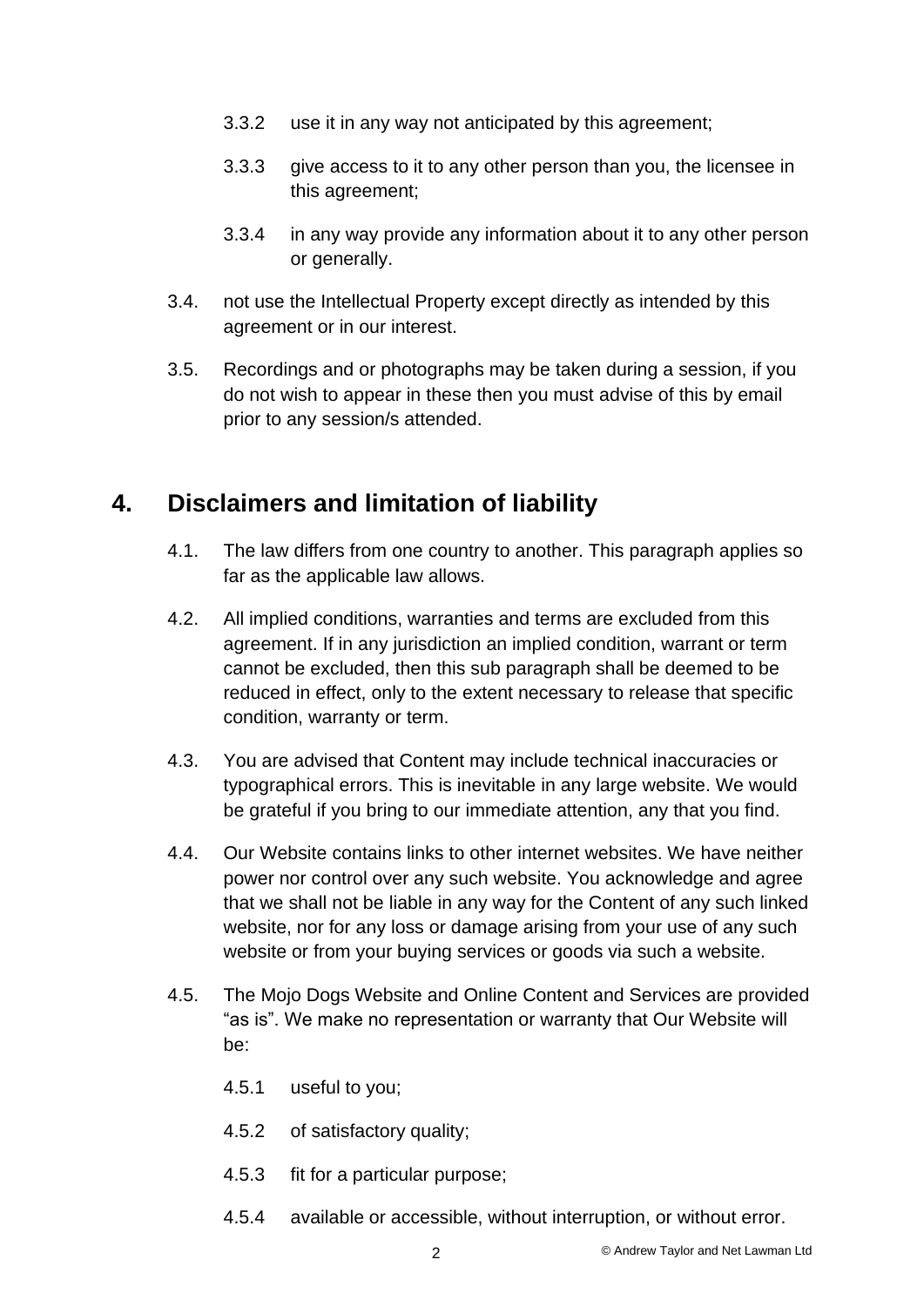- 4.6. We claim no expert knowledge in any subject. We disclaim any obligation or liability to you arising directly or indirectly from information you take from Our Website.
- 4.7. We accept no responsibility for third party advertisements which are posted on Our Website or through the Services;
- 4.8. We shall not be liable to you for any loss or expense which is:
	- 4.8.1 indirect or consequential loss; or
	- 4.8.2 economic loss or other loss of turnover, profits, business or goodwill even if such loss was reasonably foreseeable or we knew you might incur it.
- 4.9. This paragraph (and any other paragraph which excludes or restricts our liability) applies to our directors, officers, employees, subcontractors, agents and affiliated companies (who may enforce this clause under the Contracts (Rights of Third Parties) Act 1999 / Contracts (Rights of Third Parties) (Scotland) Act 2017 as well as to ourselves.

# **5. Miscellaneous matters**

- 5.1. Our privacy policy is strong and precise. It complies fully with the Data Protection Act 2018 which is available at www.mojodogs.co.uk
- 5.2. If any term or provision of this agreement is at any time held by any jurisdiction to be void, invalid or unenforceable, then it shall be treated as changed or reduced, only to the extent minimally necessary to bring it within the laws of that jurisdiction and to prevent it from being void and it shall be binding in that changed or reduced form. Subject to that, each provision shall be interpreted as severable and shall not in any way affect any other of these terms.
- 5.3. No failure or delay by any party to exercise any right, power or remedy will operate as a waiver of it nor indicate any intention to reduce that or any other right in the future.
- 5.4. Any communication to be served on either party by the other shall be delivered by hand or sent by first class post or by e-mail.

It shall be deemed to have been delivered:

if delivered by hand: on the day of delivery;

if sent by post to the correct address: within 72 hours of posting;